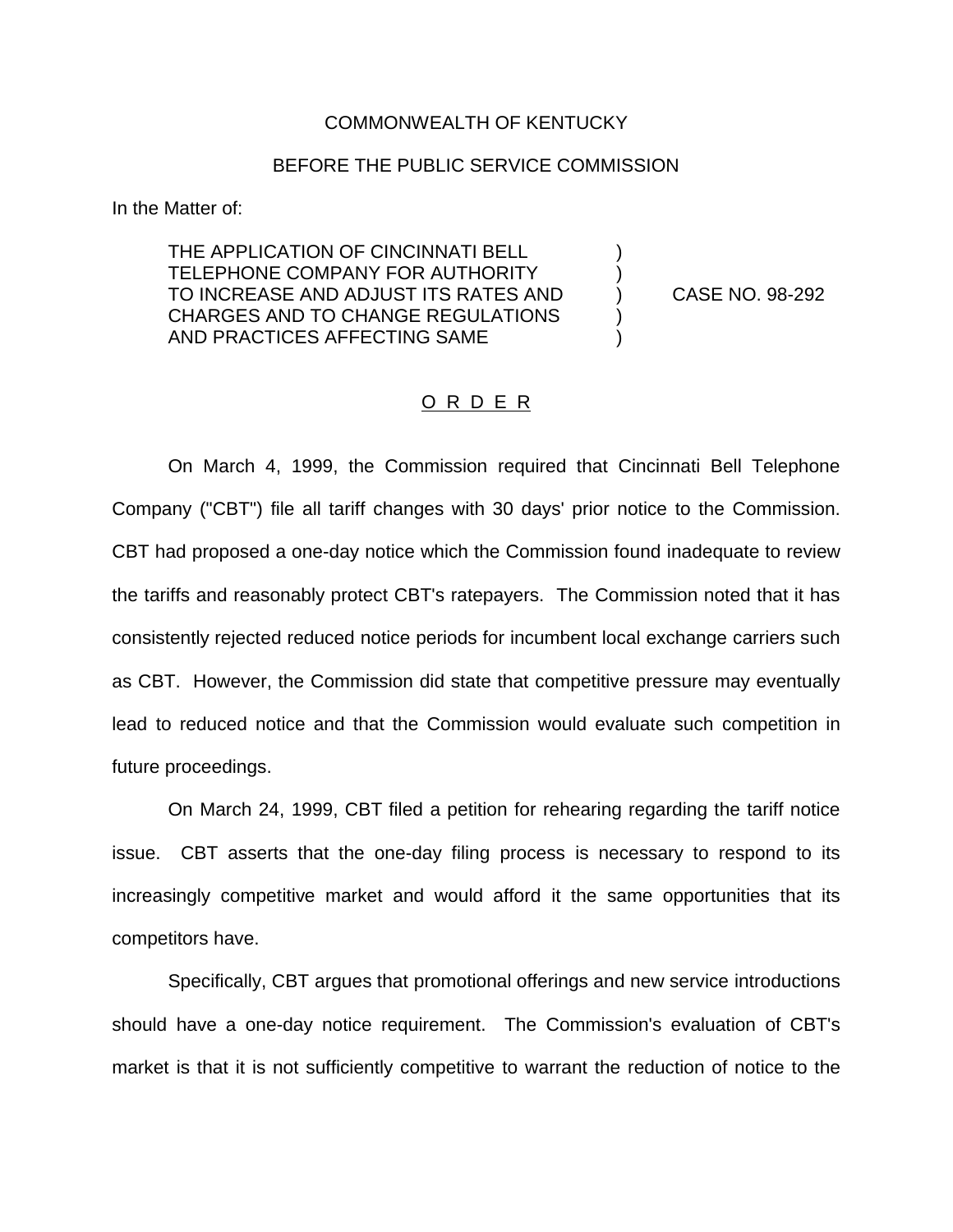Commission for CBT tariffs. Accordingly, CBT may offer promotional filings on 20 days' notice as its tariff provided prior to the adoption of its alternative regulation plan. CBT must provide 30 days' notice to the Commission for new service offerings. Accordingly, its petition for rehearing is denied.

The Commission will also address CBT's alternative regulation plan tariffs. On February 23, 1999, CBT filed its tariff implementing the January 25, 1999 alternative regulation plan. However, the proposed tariff did not contain a revenue-sharing plan as ordered, nor did it address future access charge changes. In addition, the proposed tariff did not collapse Band 3 rates into Band 1 rates and did not reduce the Band 4 residential flat access line rate. Moreover, the proposed tariff did not reduce switched access rate charges nor the hunting charge for flat-rate customers. These exceptions were based on CBT's request for rehearing, part of which was granted in the March 4, 1999 Order. CBT did state that it would amend its proposed tariff as appropriate upon the Commission's decisions on rehearing.

On March 12, 1999, CBT filed revised tariff sheets removing the one-day notice provision as required by the March 4, 1999 Order. Furthermore, on March 25, 1999, CBT filed an additional revised tariff sheet to make other corrections. In its March 25, 1999 tariff, CBT recognized the need to amend its tariff after the resolution of the rehearing issues. It further recognized that the subsequent changes would be subject to customer refunds relating back to the January 25, 1999 effective date for alternative regulation.

The Commission, having reviewed CBT's petition for rehearing and its proposed tariffs, and having been otherwise sufficiently advised, HEREBY ORDERS that: